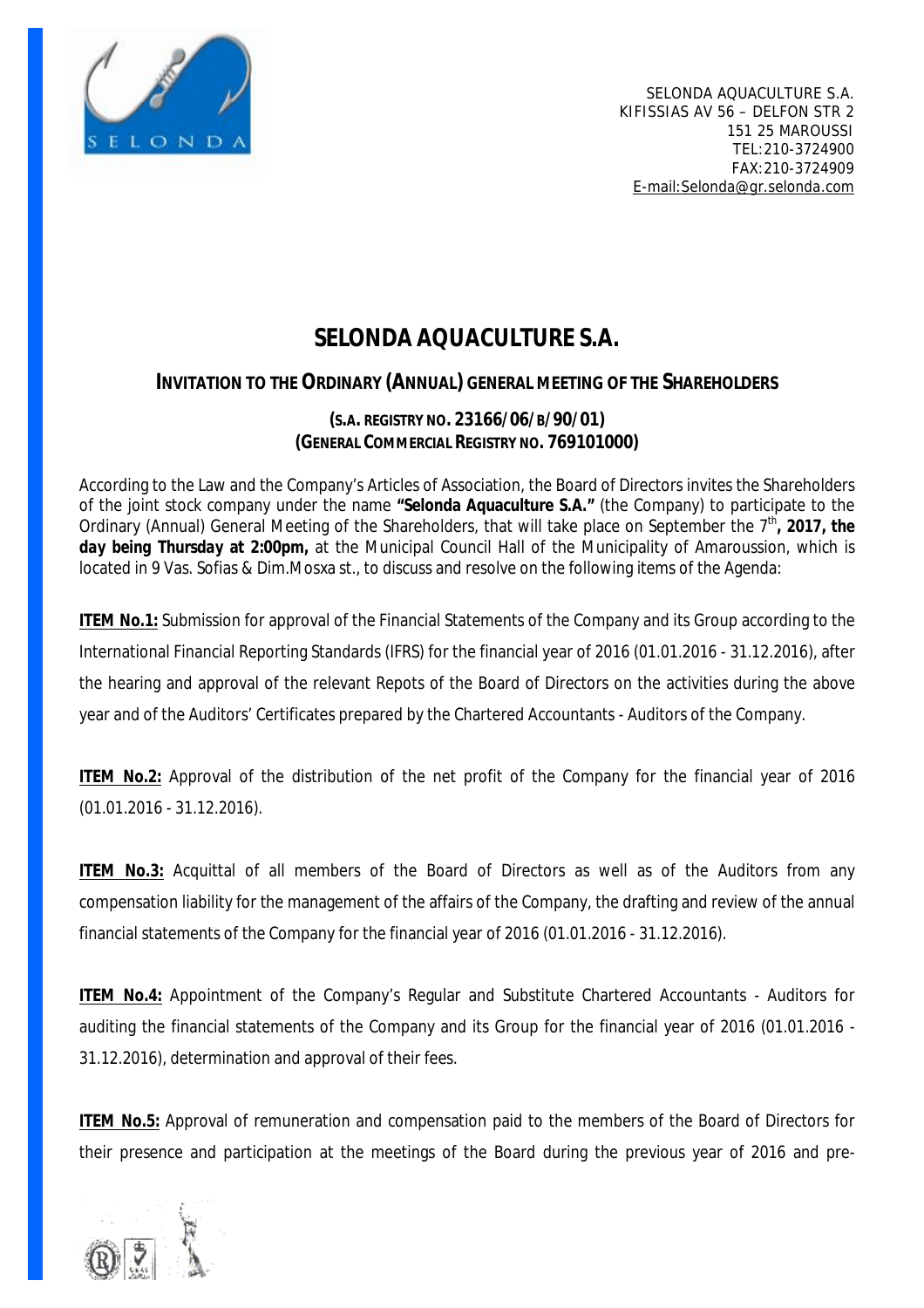

approval of the remuneration and compensation to be paid to the members of the Board of Directors for the year 2017, according to articles 24 of Codified Law 2190/1920 and 5 of Law 3016/2002.

**ITEM No.6:** Granting permission according to article 23 par. 1 of Codified Law 2190/1920 to the members of the Board of Directors of the Company to participate in the Boards of Directors or the management of affiliated companies.

**ITEM No.7:** a) Approval of the deeds of guarantee granted by the Board of Directors in favour of subsidiaries and affiliated companies of the Group pursuant to article 23a of Codified Law 2190/1920, during the second semester of the previous financial year of 2016 and during the first semester of the financial year of 2017, b) Approval of Contracts and Agreements pursuant to article 23a of Codified Law 2190/1920.

**ITEM No.8:** Approval of an incentive scheme for the company's executive members and employees.

**ITEM No.9:** Miscellaneous announcements.

In case of lack of quorum pursuant to the provisions of the Law in order to decide upon the aforementioned items of the Agenda, the **1 st Iterative Ordinary (Annual) General Meeting will be held on Monday, September the 18th , 2017 at 2:00p.m.** at the same place without new invitation and if no such quorum is achieved again, the 2<sup>nd</sup> Iterative Ordinary (Annual) General Meeting will be held on Friday, September the 29<sup>th,</sup> 2017, at **2:00p.m.** at the same place.

Pursuant to article 26 par. 2b of Codified Law 2190/1920, as amended with article 3 of Law 3884/2010 and in force, the Company informs the Shareholders for the following:

#### **A. VOTING RIGHTS AND PARTICIPATION PROCEDURE AT THE GENERAL MEETING**

Eligible to participate in the Ordinary (Annual) General Meeting is any Shareholder who is registered as such with the registry of the Dematerialized Securities System managed by the Hellenic Exchanges S.A. ('HELEX")

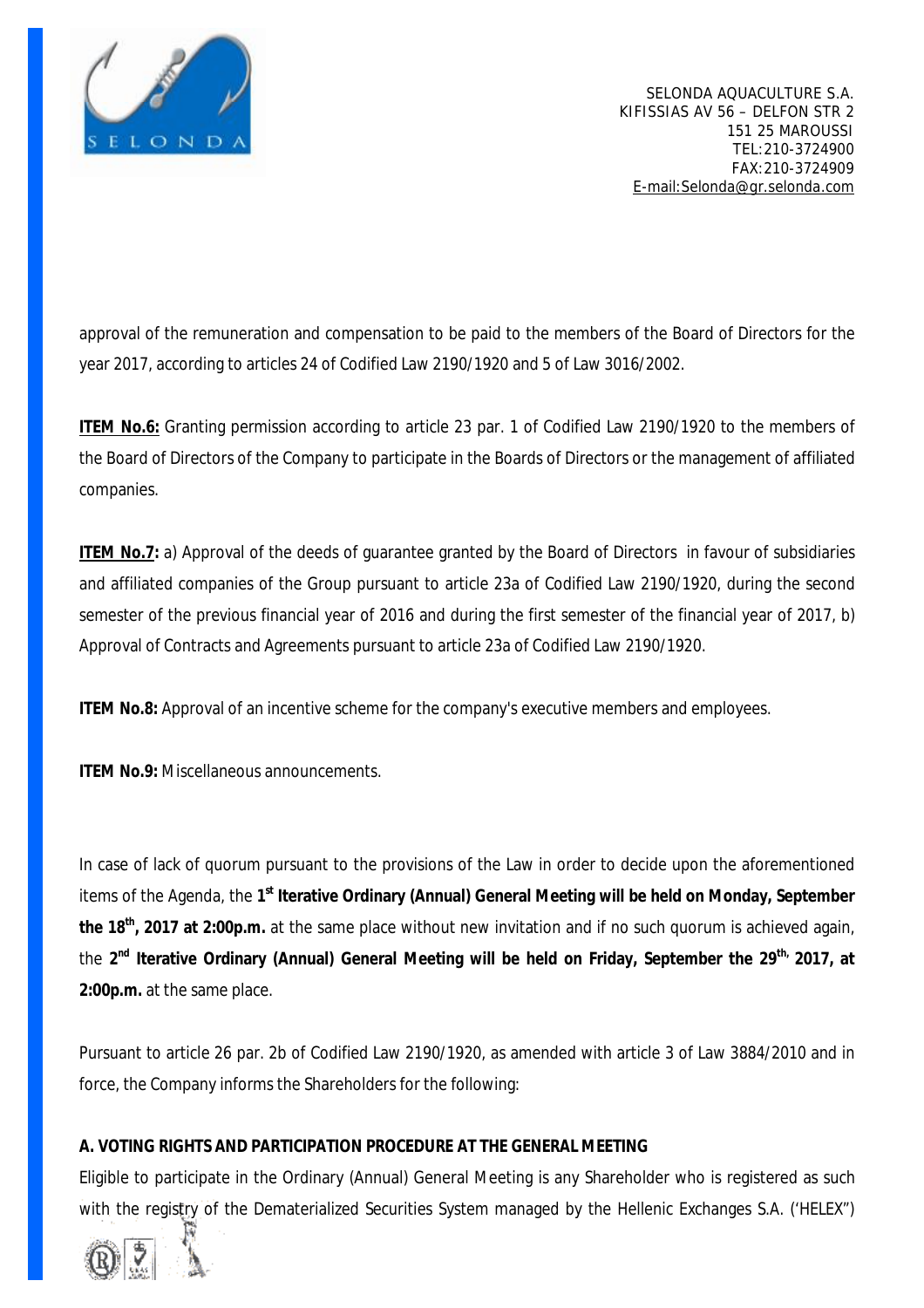

where securities (shares) of the company are held. Proof of shareholder status on the Record Date should be obtained through a relevant written certification from HELEX or alternatively through the direct electronic linkup of the Company with the records of HELEX.

Every share has the right of one vote.

Shareholder's status should exist at the beginning of **02.09.2017** (Record Date), i.e. at the beginning of the fifth (5th) day before the date of the Ordinary (Annual) General Meeting **on September 07, 2017,** while the relevant written certification or electronic proof of shareholder status should be submitted to the Company by 04.09.2017 at the latest, i.e. on the third (3<sup>rd</sup>) day before the date of the General Meeting.

At the iterative general meetings the shareholders of the Company may participate under the same typical requirements as per above. The shareholder status should exist at the beginning of the fourth (4<sup>th</sup>) dav before the date of the iterative general meeting (Iterative General Meetings Record Date), while the relevant written certification or electronic proof of shareholder status should be submitted to the Company the latest on the third  $(3<sup>rd</sup>)$  day before the date of the general meeting.

Only those who have shareholder status on the said Record Date shall be considered before the Company to be entitled to participate and vote in the General Meeting. Shareholders who are not in compliance with the provisions of article 28a of Codified Law 2190/1920 as in force may participate in the Ordinary (Annual) General Meeting only upon permission of such Meeting.

The exercise of the above rights does not require shareholders to block their shares or comply with any other relevant procedure, which limits the ability to sell or transfer their shares during the time period between the record date and the date of the Ordinary (Annual) General Meeting.

#### **B. VOTING RIGHTS PROCEDURE THROUGH PROXY**

The shareholder who is eligible to attend the Ordinary (Annual) General Meeting may participate and vote either in person or through a proxy. Each shareholder (legal entity or natural person) may appoint up to three (3) proxies for one and only General Meeting or for as many Meetings take place within a defined time.

If a shareholder holds Company's shares that are held in more than one securities account, the shareholder may appoint different proxies for the shares that are held in each securities account.

A proxy who acts for more than one shareholder may vote differently on behalf of each shareholder.

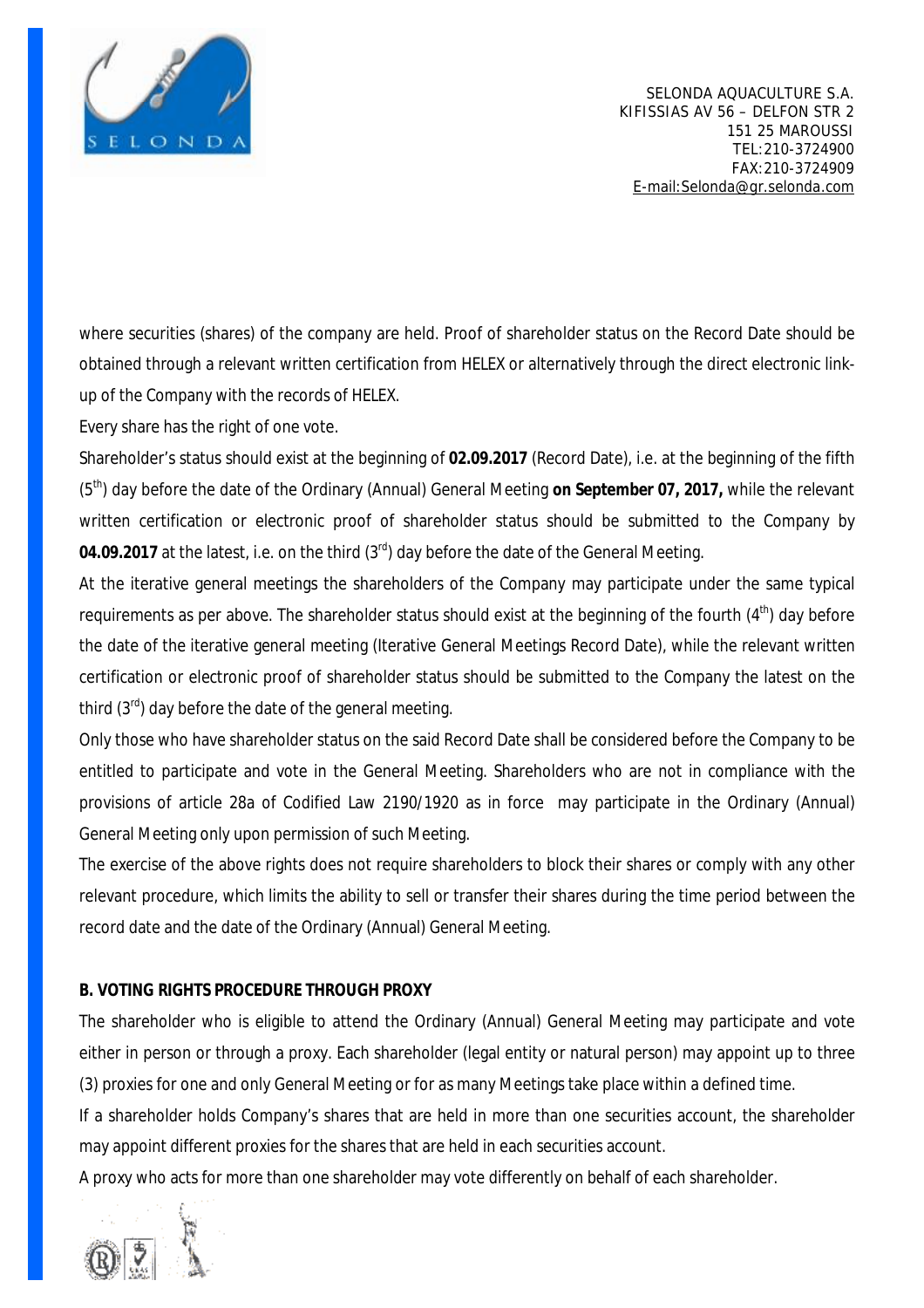

The proxy votes pursuant to the shareholder's orders, if they exist, and is obliged to file the voting orders for at least one (1) year from the date the General Meeting's Minutes are filed with the competent authority or from the date of its registration with the Sociétés Anonymes Registry, if that is necessary. The non compliance of the proxy with the obtained orders does not affect the value of the General Meeting's decisions even if the proxy's vote is a "casting vote".

The proxy is obliged to disclose to the Company before the commencement of the Ordinary (Annual) General Meeting any specific fact that would be useful to shareholders in order to assess whether there is a risk of the proxy serving interests other than the represented shareholder's interests. Within the context of this paragraph, conflict of interest may arise in cases where the proxy:

a) is a controlling shareholder of the Company or is another legal entity or entity controlled by that shareholder,

b) is a Member of the Board of Directors or, in general, of the management team of the Company or of a shareholder controlling the Company, or of another legal person or entity controlled by a shareholder controlling the Company,

c) is an employee or chartered auditor of the Company or of a shareholder controlling the Company, or of another legal person or entity controlled by a shareholder controlling the Company,

d) is the spouse or a first-degree relative of one of the natural persons referred to in cases (a) to (c) above.

The appointment of a proxy or its revocation should be submitted in written and notified to the Company in written at least three (3) days prior to the Ordinary (Annual) General Meeting i.e. until **04.09.2017.**

The form for the appointment of proxy is available at the Company's website [www.selonda.gr](http://www.selonda.gr). The proxy form should be submitted, completed and signed, to the Company's Investors' Relations Department, at 56 Kifissias Avenue and Delphon Street, Maroussi 151 25, Attica, (to the attention of Mrs. Andromahi Papatoli, tel. 210 37 24 900), at least three (3) days prior to the Ordinary (Annual) General Meeting, i.e. until **04.09.2017.** 

The Company's Articles of Association does not provide for the possibility of participation in the General Meeting by electronic means without the physical presence of the shareholders or the possibility of distance voting or the possibility of appointing or recalling a proxy by electronic means.

#### **C. MINORITY SHAREHOLDERS' RIGHTS**

Pursuant to article 39 par. 2, 2a, 4 and 5 of Codified Law 2190/1920 the shareholders have the following rights:

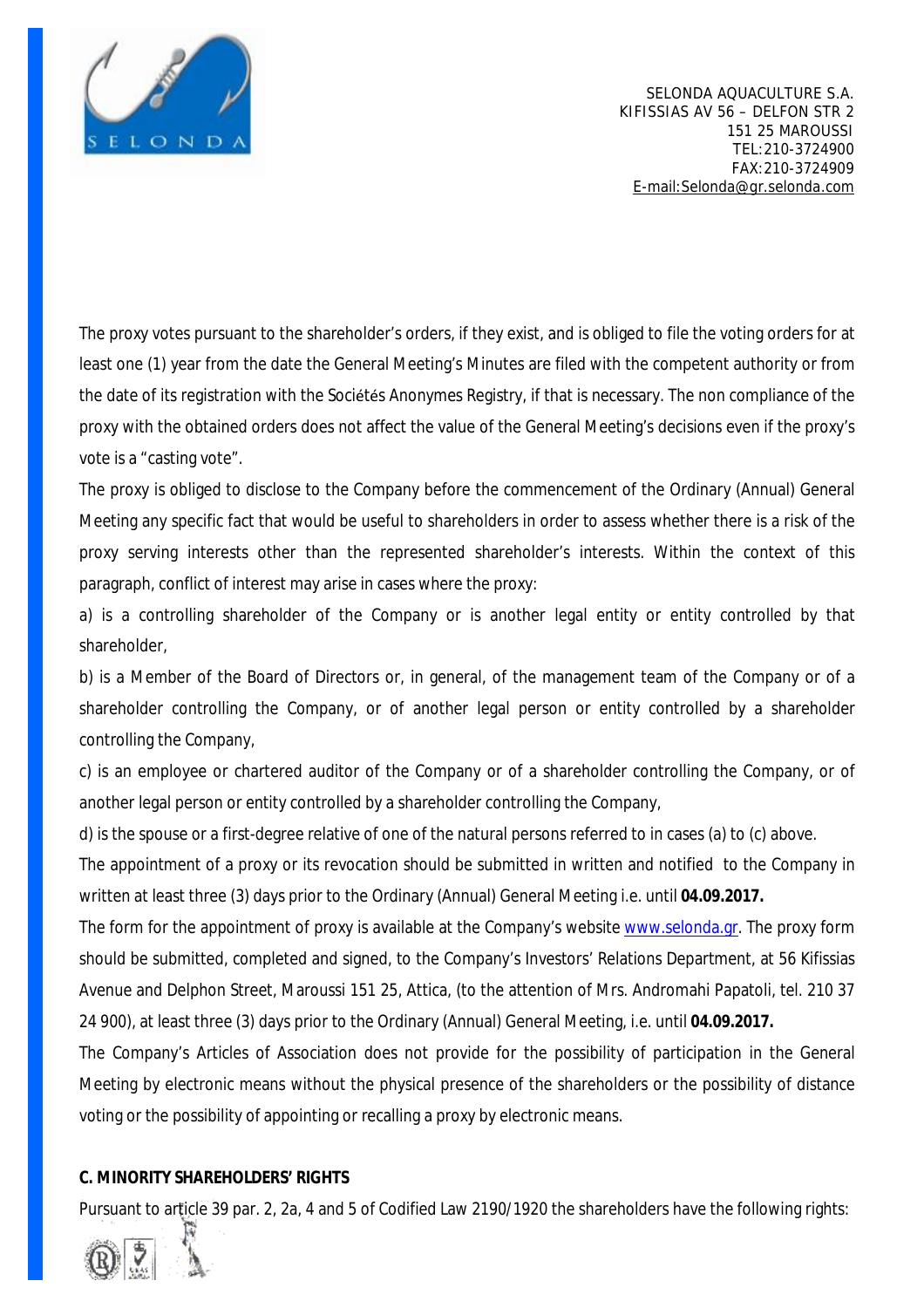

- (a) At the request of shareholders representing 1/20 of the paid-up share capital, the Board of Directors shall be obliged to include additional items to the agenda of the Ordinary (Annual) General Meeting, provided that the relevant request is received by the Board of Directors at least fifteen (15) days prior to the Ordinary (Annual) General Meeting. That request to have additional items included in the agenda shall be accompanied by reasons for such inclusion or a draft decision for approval by the General Meeting and the revised agenda shall be published in the same way as the previous agenda, thirteen (13) days before the date of the General Meeting and shall at the same time be made available to shareholders at the Company's website ([www.selonda.gr\)](http://www.selonda.gr), along with the reasoning or draft decision submitted by the shareholders, according to the provisions of article 27 par. 3 of Codified Law 2190/1920.
- (b) At the request of shareholders representing 1/20 of the paid-up share capital, at least six (6) days before the date of the General Meeting, the Board of Directors is obliged to provide shareholders, according to article 27 par. 3 of Codified Law 2190/1920, with drafts of decisions on the items, which have been included in the initial or revised agenda, if a request to that effect is received by the Board of Directors at least seven (7) days before the date of the General Meeting**.**
- (c) Following a request submitted by any shareholder to the Company within at least five (5) complete days prior to the General Meeting, the Board of Directors shall be obliged to provide the General Meeting with the requested specific information on the Company's business affairs, to the extent that this may be useful for the actual assessment of the items on the agenda. Moreover, at the request of shareholders representing at least 1/20 of the paid-up share capital, the Board of Directors obliged to announce to the General Meeting, the amounts, for the last two (2) years, that have been paid to every member of the Board of Directors or to the Company's Directors, as and every allowance to the above persons for any reason or by virtue of any agreement between the Company and these persons. The Board of Directors may refuse to provide the information requested for a compelling significant reason which is mentioned in the minutes. The Board of Directors may provide a single response to shareholders' requests with the same content. The obligation to provide information does not apply in the event that the information requested is already available at the Company's website, especially in the form of questions and answers.